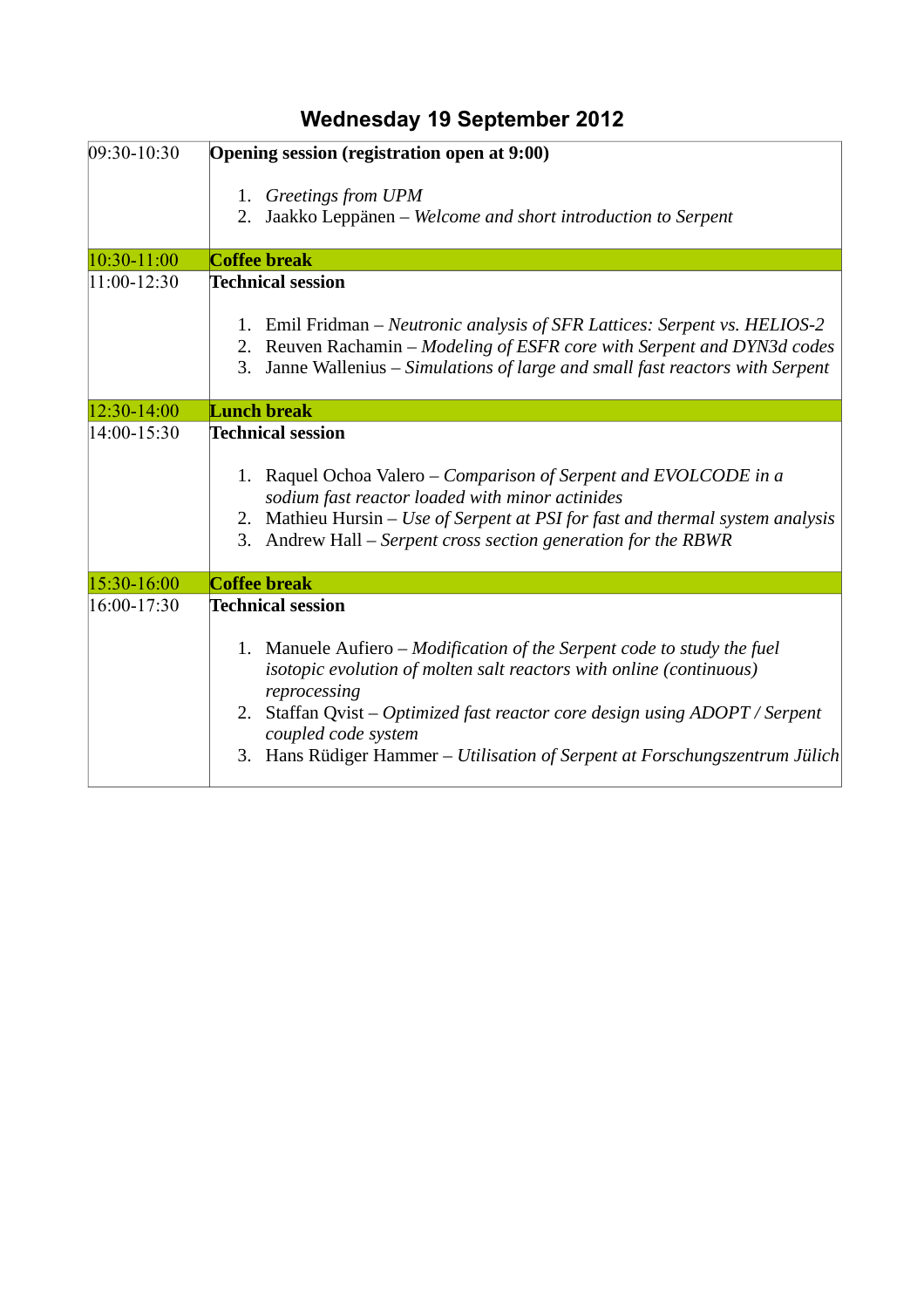| 09:30-10:30   | <b>Technical session</b>                                                                                                                                                                                                                                                                                                            |
|---------------|-------------------------------------------------------------------------------------------------------------------------------------------------------------------------------------------------------------------------------------------------------------------------------------------------------------------------------------|
|               | 1. Eduard Hoogenboom – Experience with the parallel execution of Serpent 2<br>2. Hans Rüdiger Hammer - MPI Caveats                                                                                                                                                                                                                  |
| 10:30-11:00   | <b>Coffee break</b>                                                                                                                                                                                                                                                                                                                 |
| $11:00-12:30$ | <b>Technical session</b><br>1. Ryan Bergmann – Porting Monte Carlo Algorithms to the GPU<br>2. Ville Valtavirta - Effect of radial temperature discretization on nuclide<br>composition in depletion problems<br>Tuomas Viitanen – Calculating the nuclide inventory of FIR1 research<br>3.<br>reactor using Serpent                |
| 12:30-14:00   | <b>Lunch break</b>                                                                                                                                                                                                                                                                                                                  |
| 14:00-15:30   | <b>Technical session</b><br>1. Aarno Isotalo – Burnup calculation methods in Serpent 2<br>2. Dan Kotlyar – Extended Predictor-corrector method for existing Monte<br>Carlo Burnup Codes<br>3. Miriam Vázquez Antolín – Experience in Neutronic / Thermal-hydraulic<br>coupling in Ciemat                                            |
| 15:30-16:00   | <b>Coffee break</b>                                                                                                                                                                                                                                                                                                                 |
| $16:00-17:30$ | <b>Technical session</b><br>1. Tuomas Viitanen – Recent advances in the development of the explicit<br>temperature treatment method of Serpent 2<br>2. Ville Valtavirta - Implementing a temperature solver routine for Serpent 2<br>Jaakko Leppänen – Modeling of continuously-varying density distributions<br>3.<br>in Serpent 2 |

## **Thursday 20 September 2012**